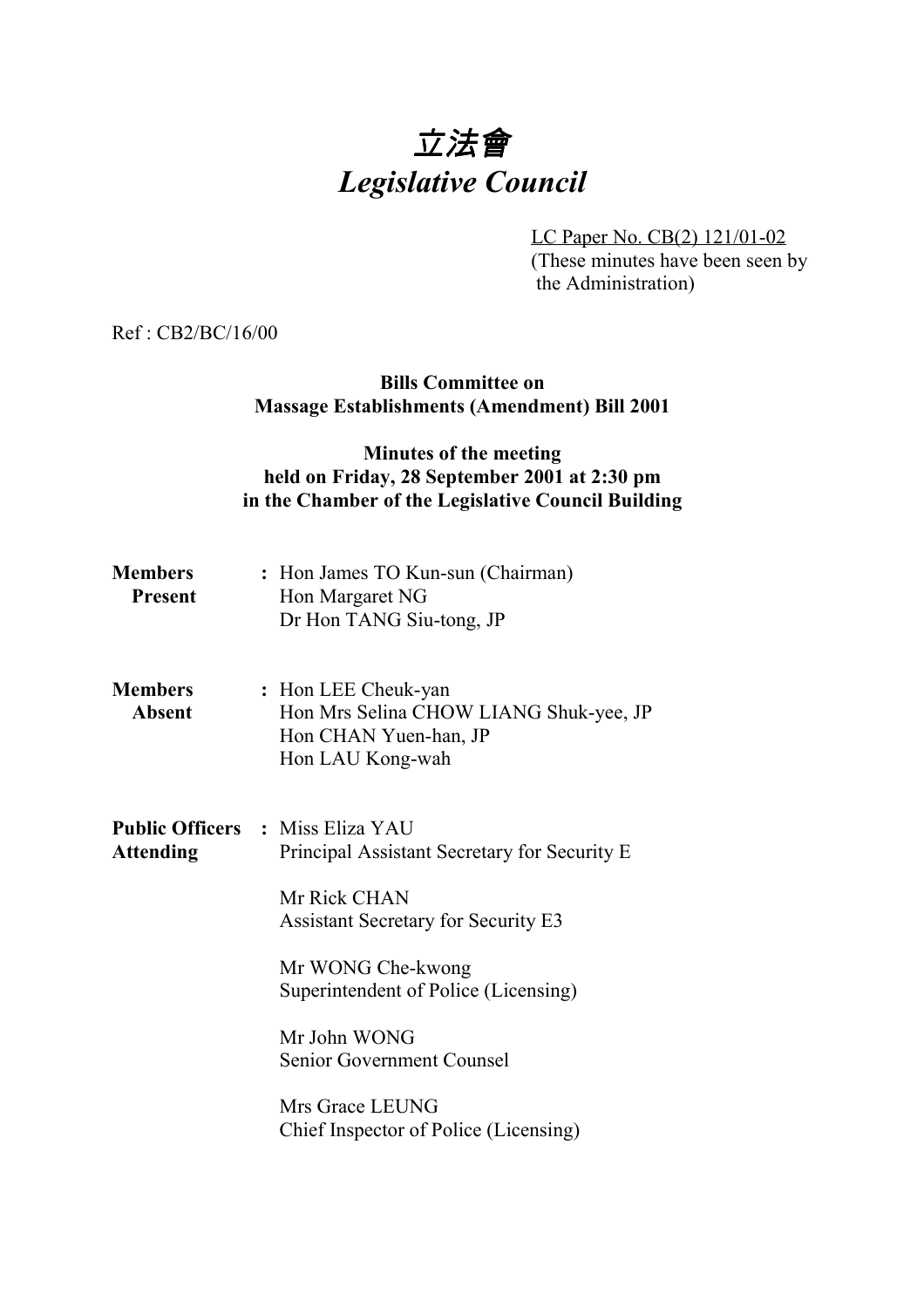| <b>Clerk</b> in   | : Mrs Sharon TONG                                 |
|-------------------|---------------------------------------------------|
| <b>Attendance</b> | Chief Assistant Secretary (2) 1                   |
| <b>Staff</b> in   | : Miss Connie FUNG                                |
| <b>Attendance</b> | Assistant Legal Adviser 3                         |
|                   | Miss Betty MA<br>Senior Assistant Secretary (2) 1 |

Action

1 The Administration took members through its response to issues raised by members at the meeting on 10 July 2001 [LC Paper No. CB(2)2330/00-01(01)].

- 2. The Bills Committee deliberated (Index of proceedings to follow).
- Admin 3. The Administration was requested to provide further information on the following to facilitate the work of the Committee -
	- (a) to consider clarifying, during the resumption of Second Reading debate on the Bill -
		- (i) the interpretation of section 4(1) of the Massage Establishments Ordinance (MEO), in particular under what circumstances a massage assistant might or might not be liable to prosecution for assisting in the operation or management of the massage establishment; and
		- (ii) whether premises other than a massage establishment at which massage service/treatment was administered would fall under the definition of massage establishment in section 2 of MEO and be subject to the control of MEO;
	- (b) to spell out clearly in the Bill that chiropractors registered under the Chiropractors Registration Ordinance and Chinese medicine practitioners registered or listed under the Chinese Medicine Ordinance would be exempted from the application of MEO; and
	- (c) to provide the draft Committee Stage amendments to be moved by the Administration.

4. The Bills Committee agreed that the next meeting would be scheduled after consulting members.

**-** 2 -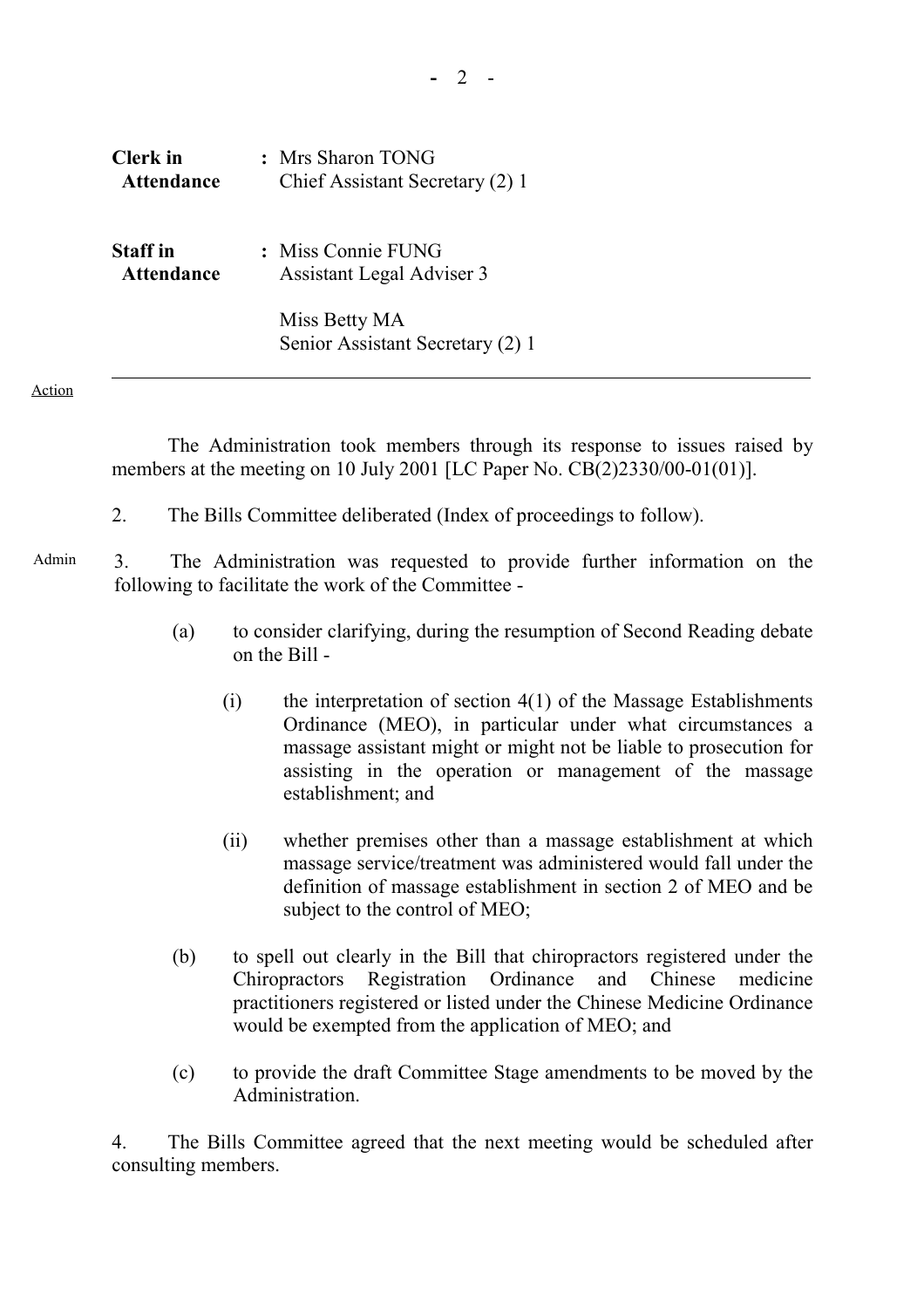- 3 -

#### Action

5. There being no other business, the meeting ended at 3:30 pm.

Legislative Council Secretariat 12 October 2001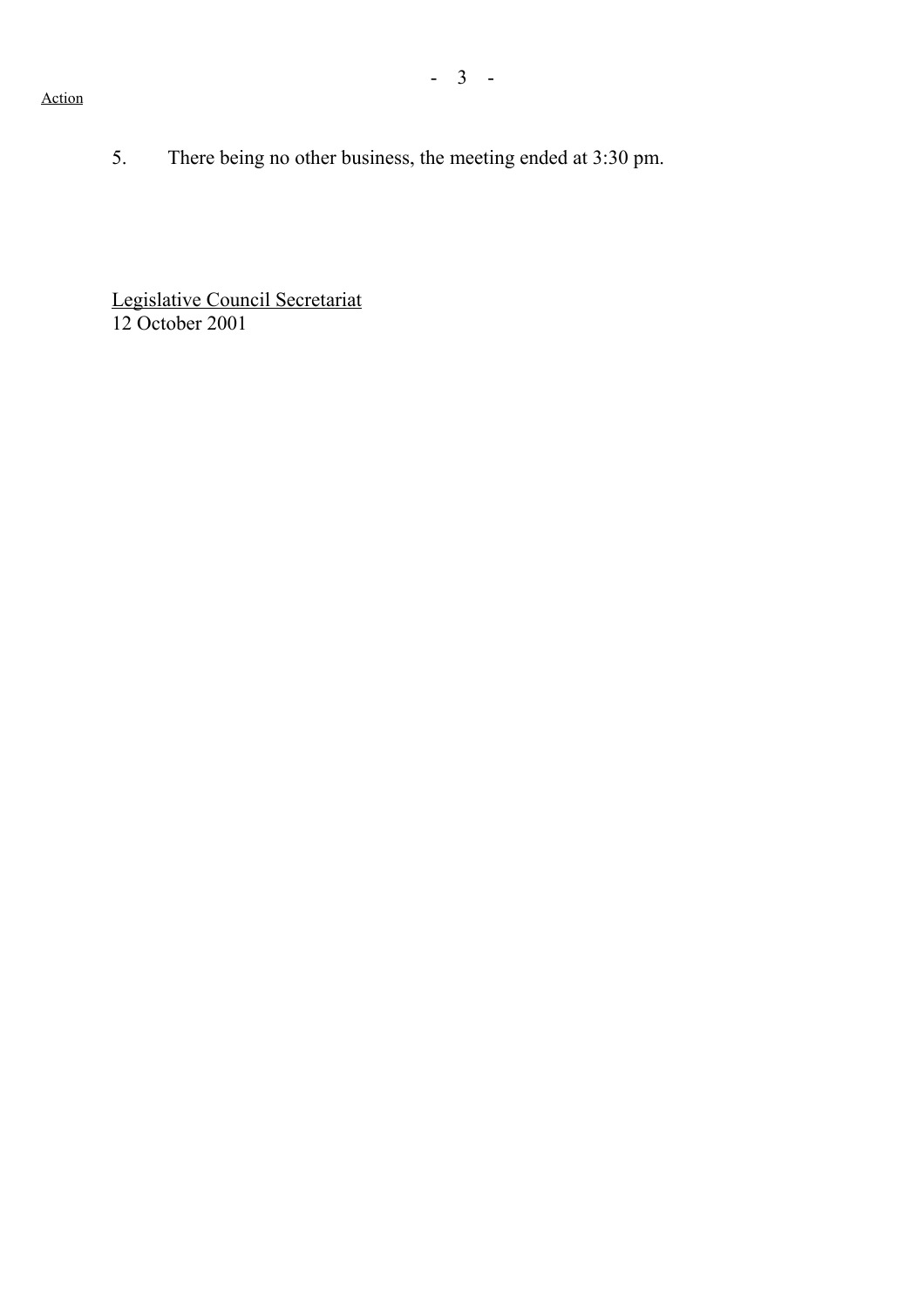## **Proceedings of the meeting of the Bills Committee on Massage Establishments (Amendment) Bill 2001 on Friday, 28 September 2001, at 2:30 pm in the Chamber of the Legislative Council Building**

| <b>Time</b>   | <b>Speaker</b>   | Subject(s)                                        | <b>Action</b> |
|---------------|------------------|---------------------------------------------------|---------------|
|               |                  |                                                   | required      |
| $0000 - 0219$ | Chairman         | Administration's response to issues raised at the |               |
|               |                  | meeting on 10 July 2001                           |               |
| $0220 - 1220$ | Admin            | Administration's response to issues raised at the |               |
|               |                  | meeting on 10 July 2001                           |               |
| $1221 - 1232$ | Dr TANG Siu-tong | Interpretation of section 4(1) of the Massage     |               |
|               |                  | Establishments Ordinance (MEO)                    |               |
| $1233 - 1258$ | Admin            | Interpretation of section 4(1) of MEO             |               |
| 1259 - 1322   | Dr TANG Siu-tong | Processing time for licence application/renewal   |               |
| 1323 -1356    | Admin            | Processing time for licence application/renewal   |               |
| $1357 - 1640$ | Miss Margaret NG | Review of MEO and the related licensing control   |               |
|               |                  | CSA to proposed section $3(c)$                    |               |
| 1641-1755     | <b>Admin</b>     | CSA to proposed section $3(c)$                    |               |
| $1756 - 1843$ | Miss Margaret NG | Review of MEO and the related licensing control   |               |
| 1844 - 1910   | Admin            | Review of MEO and the related licensing control   |               |
| 1911 - 1956   | Chairman         | Review of MEO and the related licensing control   |               |
|               | Admin            |                                                   |               |
| 1957 - 2105   | Miss Margaret NG | Review of MEO and the related licensing control   |               |
| $2106 - 2128$ | Chairman         | Definition of hair salon and beauty parlour under |               |
|               |                  | proposed new section $3(c)$                       |               |
| $2129 - 2236$ | <b>Admin</b>     | Definition of hair salon and beauty parlour under |               |
|               |                  | proposed new section $3(c)$                       |               |
| $2237 - 2311$ | Chairman         | Enforcement of the proposed new section $3(c)$    |               |
| 2312 - 2321   | Admin            | Enforcement of the proposed new section $3(c)$    |               |
| 2322 - 2422   | Chairman         | Enforcement of the proposed new section $3(c)$    |               |
| 2423 - 2519   | Admin            | Enforcement of the proposed new section $3(c)$    |               |
| 2520 - 2729   | Chairman         | Administration's response to issues raised at the |               |
|               |                  | meeting on 10 July 2001                           |               |
| 2730 - 2911   | ALA3             | Interpretation of section 4(1) of MEO             |               |
| 2912-3037     | Chairman         | Interpretation of section 4(1) of MEO             |               |
| 3038-3157     | Admin            | Interpretation of section 4(1) of MEO             |               |
| 3158-3203     | Chairman         | Interpretation of section $4(1)$ of MEO           |               |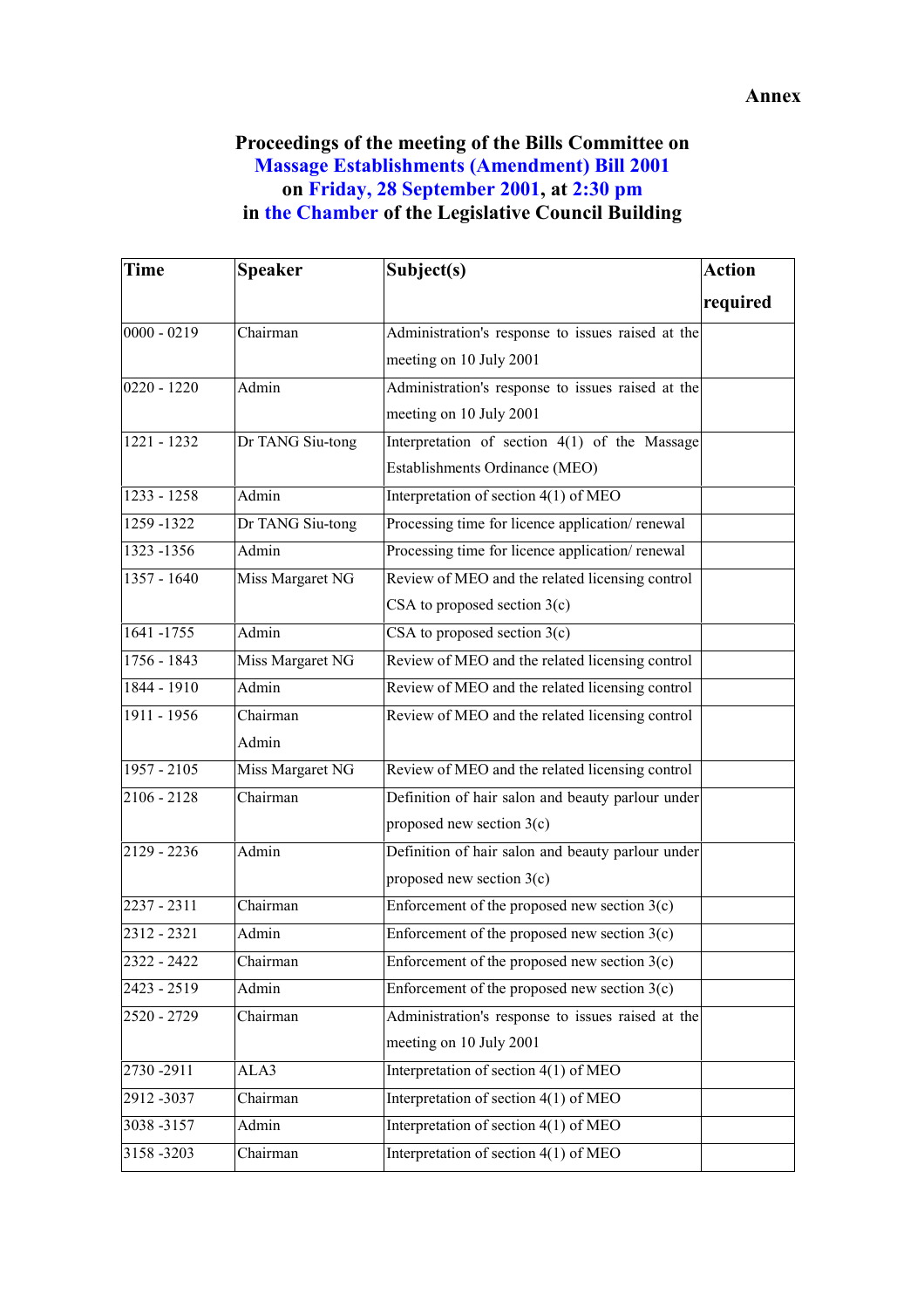| $3204 - 3331$ | ALA3             | Definition of massage establishment in section 2 |           |
|---------------|------------------|--------------------------------------------------|-----------|
|               |                  | of MEO                                           |           |
| $3332 - 3405$ | Admin            | Definition of massage establishment in section 2 |           |
|               |                  | of MEO                                           |           |
| $3406 - 3454$ | Chairman         | Definition of massage establishment in section 2 |           |
|               |                  | of MEO                                           |           |
| $3455 - 3555$ | Admin            | Definition of massage establishment in section 2 |           |
|               |                  | of MEO                                           |           |
| $3556 - 3651$ | Miss Margaret NG | Definition of massage establishment in section 2 |           |
|               |                  | of MEO                                           |           |
| $3652 - 3659$ | Chairman         | Definition of massage establishment in section 2 |           |
|               |                  | of MEO                                           |           |
| $3700 - 3717$ | Miss Margaret NG | Definition of massage establishment in section 2 |           |
|               |                  | of MEO                                           |           |
| $3718 - 3729$ | Chairman         | Definition of massage establishment in section 2 |           |
|               |                  | of MEO                                           |           |
| $3730 - 3802$ | Miss Margaret NG | Interpretation of section 4(1) of MEO            |           |
| $3803 - 3852$ | Chairman         | Interpretation of section 4(1) of MEO            |           |
| $3853 - 3856$ | Miss Margaret NG | Interpretation of section 4(1) of MEO            |           |
| $3857 - 3909$ | Chairman         | Definition of massage establishment in section 2 | $\sqrt{}$ |
|               |                  | of MEO                                           |           |
| $3910 - 4003$ | Miss Margaret NG | Interpretation of section 4(1) of MEO            | $\sqrt{}$ |
| $4004 - 4119$ | Chairman         | Exemption of chiropractors under the Bill        |           |
| 4120 - 4212   | Admin            | Exemption of chiropractors under the Bill        |           |
| 4213 - 4224   | Chairman         | Exemption of chiropractors under the Bill        |           |
| 4225 - 4237   | Admin            | Exemption of chiropractors under the Bill        |           |
| 4238 - 4259   | Dr TANG Siu-tong | Interpretation and enforcement of the proposed   |           |
|               |                  | new section $3(c)$                               |           |
| 4300 - 4311   | Admin            | Interpretation and enforcement of the proposed   |           |
|               |                  | new section $3(c)$                               |           |
| 4312 - 4332   | Chairman         | Enforcement of the proposed new section $3(c)$   |           |
| 4333 - 4340   | Admin            | Enforcement of the proposed new section $3(c)$   |           |
| 4341 - 4433   | Miss Margaret NG | Enforcement of the proposed new section $3(c)$   |           |
| 4434 - 4522   | Chairman         | Enforcement of the proposed new section $3(c)$   |           |
| 4523 - 4625   | Admin            | Enforcement of the proposed new section $3(c)$   |           |
| (Tape 2)      |                  |                                                  |           |
| $0200 - 0221$ | Chairman         | Enforcement of the proposed new section $3(c)$   |           |
| $0222 - 0226$ | Admin            | Enforcement of the proposed new section $3(c)$   |           |
| 0227 - 0234   | Chairman         | Enforcement of the proposed new section $3(c)$   |           |
| 0235 - 0333   | Admin            | Enforcement of the proposed new section $3(c)$   |           |